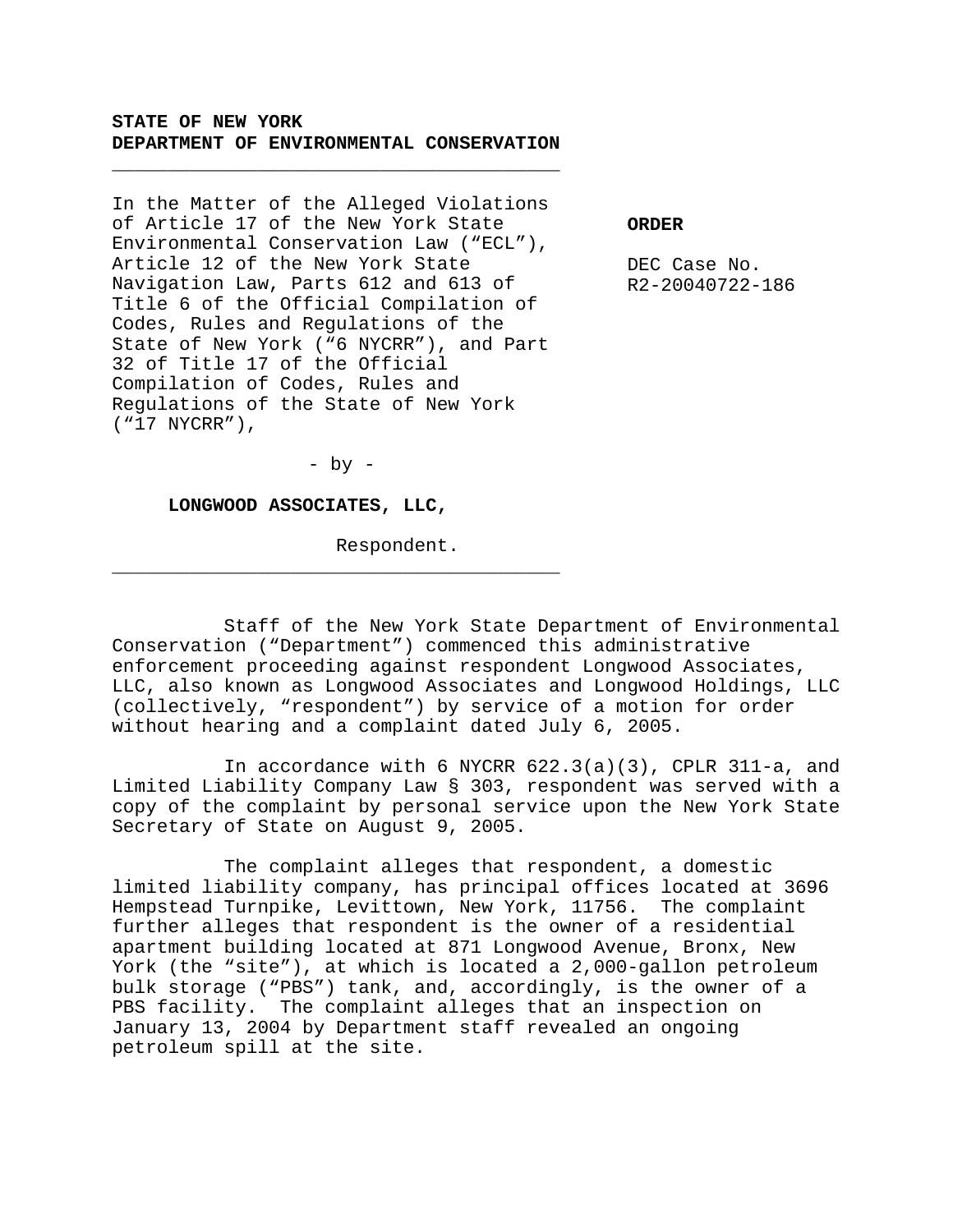The complaint further alleges the following causes of action:

> 1. Respondent violated ECL 17-1009 and 6 NYCRR 612.2(a) and (b) by failing to register the PBS facility at the site;

2. Respondent failed to notify the Department of either transfer of ownership of the facility to respondent upon acquisition of the site, as required by 6 NYCRR 612.2(b) or, in the alternative, if the facility was not in place at the time of acquisition, the installation of the PBS tank at the facility, as required by ECL 17-1009(3) and 6 NYCRR  $612.2(d)^1$ ;

3. Respondent violated 6 NYCRR 613.5(a) by failing to conduct tightness testing on the 2,000-gallon PBS tank at the site, and send test reports to the Department;

4. Respondent violated 6 NYCRR 613.4 by failing to comply with inventory monitoring procedures;

5. Respondent violated ECL 17-0501 by illegally discharging petroleum;

6. Respondent violated ECL 17-1743, 6 NYCRR 613.8 and 17 NYCRR 32.3 by failing to notify the Department not more than two hours after the discharge; and

7. Respondent violated Navigation Law § 176 and 17 NYCRR 32.5 by failing to immediately undertake containment of the illegal discharge.

Respondent's time to serve an answer to the complaint has expired, and has not been extended by Department staff.<sup>2</sup>

<sup>1</sup> In the second cause of action, Department staff also alleged that 6 NYCRR  $613.9(c)$  was violated. Section  $613.9(c)$ , which imposes reporting obligations for the permanent closure of a tank or facility, does not apply to the facts as alleged in that cause of action. Thus, a claim for a violation of section 613.9(c) is not stated.

 $2$  In the attached ruling, Administrative Law Judge Molly T. McBride applied the 30-day period answer period provided by CPLR 320 for service of process upon an official of the State authorized to receive service on respondent's behalf, rather than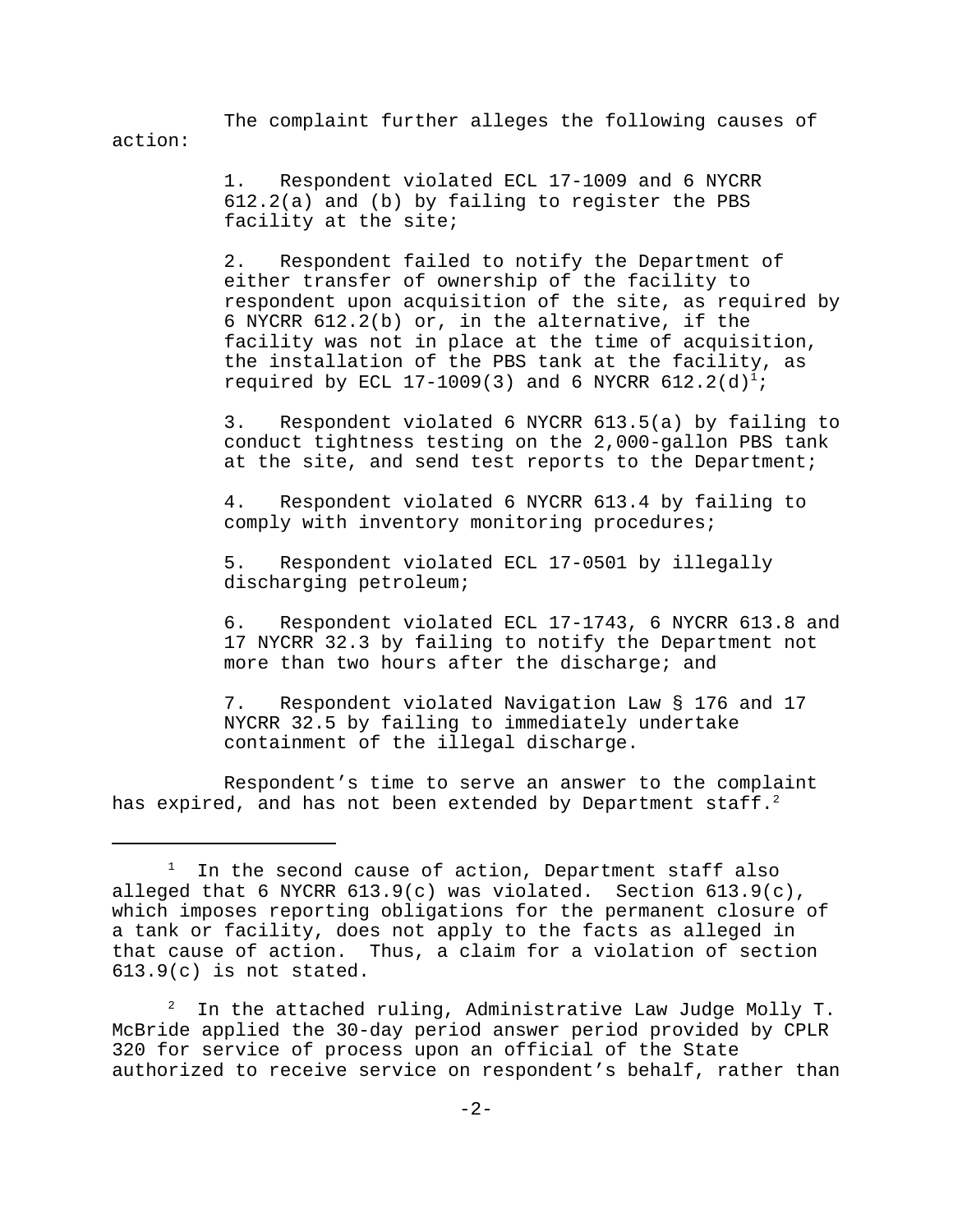Accordingly, Department staff's motion for an order without hearing is unopposed. Although respondent is in default, Department staff does not seek a default judgment. Instead, staff seeks a determination on the merits of its motion for an order without hearing.

Department staff filed its motion for an order without hearing with the Department's Office of Hearings and Mediation Services. The matter was assigned to Administrative Law Judge ("ALJ") Molly T. McBride, who prepared the attached ruling. I adopt the ALJ's ruling as my decision in this matter, subject to the following comments.

In circumstances where Department staff's motion for an order without hearing is unopposed by a respondent, staff's motion may be granted and respondent's liability determined as a matter of law when staff supports each element of the claims alleged in the complaint with evidence in admissible form (see Matter of Hornburg, Commissioner's Order, Aug. 26, 2004, adopting ALJ Ruling/Hearing Report, at 10). I conclude that the affidavit of Michelle Tipple, an Engineering Geologist for the Department, and other documentary evidence supporting staff's motion establishes respondent's liability for the claims asserted in the first, fifth, sixth and seventh causes of action as alleged in the complaint, and the second cause of action as modified (see footnote 1 of this order).

However, the PBS regulations for which violations are alleged in the third and fourth causes of action in the complaint apply to underground storage tanks. Department staff's affidavit establishes that the subject tank is an aboveground tank as defined in the regulations (see 6 NYCRR  $612.1[c][1])$ . Thus, respondent's liability for the claims in the third and fourth causes of action has not been established.

The record sets forth respondent's failure to comply with applicable PBS statutory and regulatory requirements, the extensive contamination in the basement of the apartment building, the existence of an ongoing spill and petroleum leakage from the PBS tank, and respondent's lack of cooperation that has impeded remediation efforts. Although two of the causes of action were not established, based upon my review of the record and the Department's Civil Penalty Policy, I conclude that the

the 20-day answer period provided for in 6 NYCRR 622.4(a). I conclude that which answer period applies need not be decided in this matter because respondent failed to meet either deadline.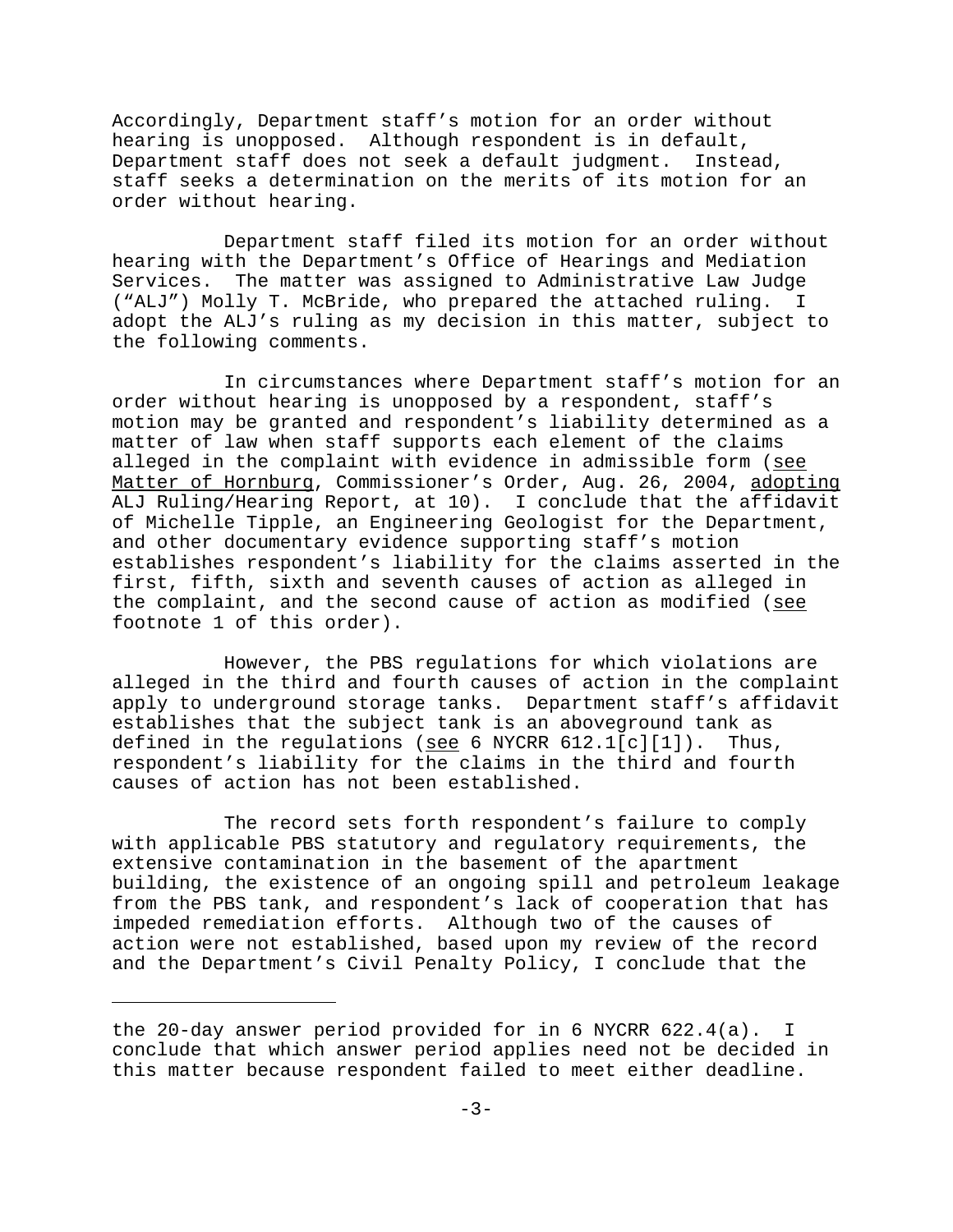proposed civil penalty of two hundred and fifty thousand dollars (\$250,000) is entirely supported by those causes of action that were established on this motion. The measures to address the violations including (a) requiring either the registration of the facility or the permanent closure of the PBS tank, and (b) requiring site remediation in accordance with a work plan approved by the Department are also appropriate.

**NOW, THEREFORE,** having considered this matter and being duly advised, it is **ORDERED** that:

I. Pursuant to 6 NYCRR 622.12, Department staff's motion for an order without hearing is granted in part and otherwise denied.

II. Respondent Longwood Associates, LLC, is adjudged to have committed the violations alleged in the first, fifth, sixth and seventh causes of action as alleged in the complaint, and the second cause of action as modified by this order.

III. Respondent Longwood Associates, LLC, is hereby assessed a civil penalty in the amount of two hundred and fifty thousand dollars (\$250,000). The civil penalty shall be due and payable within thirty (30) days after service of this order upon respondent. Payment shall be made in the form of a cashier's check, certified check or money order payable to the order of the "New York State Department of Environmental Conservation" and mailed to the Department at the following address: John K. Urda, Esq., Assistant Regional Attorney, Department of Environmental Conservation, Division of Legal Affairs, Region 2, One Hunter's Point Plaza, 47-40 21st Street, Long Island City, New York 11101- 5407.

IV. Within thirty (30) days after service of this order upon respondent, respondent shall submit an approvable work plan to the Department to address the petroleum contamination at the site. Respondent shall undertake the remediation of the site pursuant to the work plan as approved by the Department.

V. Within thirty (30) days after service of this order upon respondent, respondent shall either register the facility with the Department pursuant to ECL 17-1009 and 6 NYCRR 612.2(a) and pay the required facility registration fee, or permanently close the PBS tank at the site in accordance with 6 NYCRR 613.9(b),(c),(d), and (e).

VI. All communications from respondent to the Department concerning this order shall be made to John K. Urda, Esq.,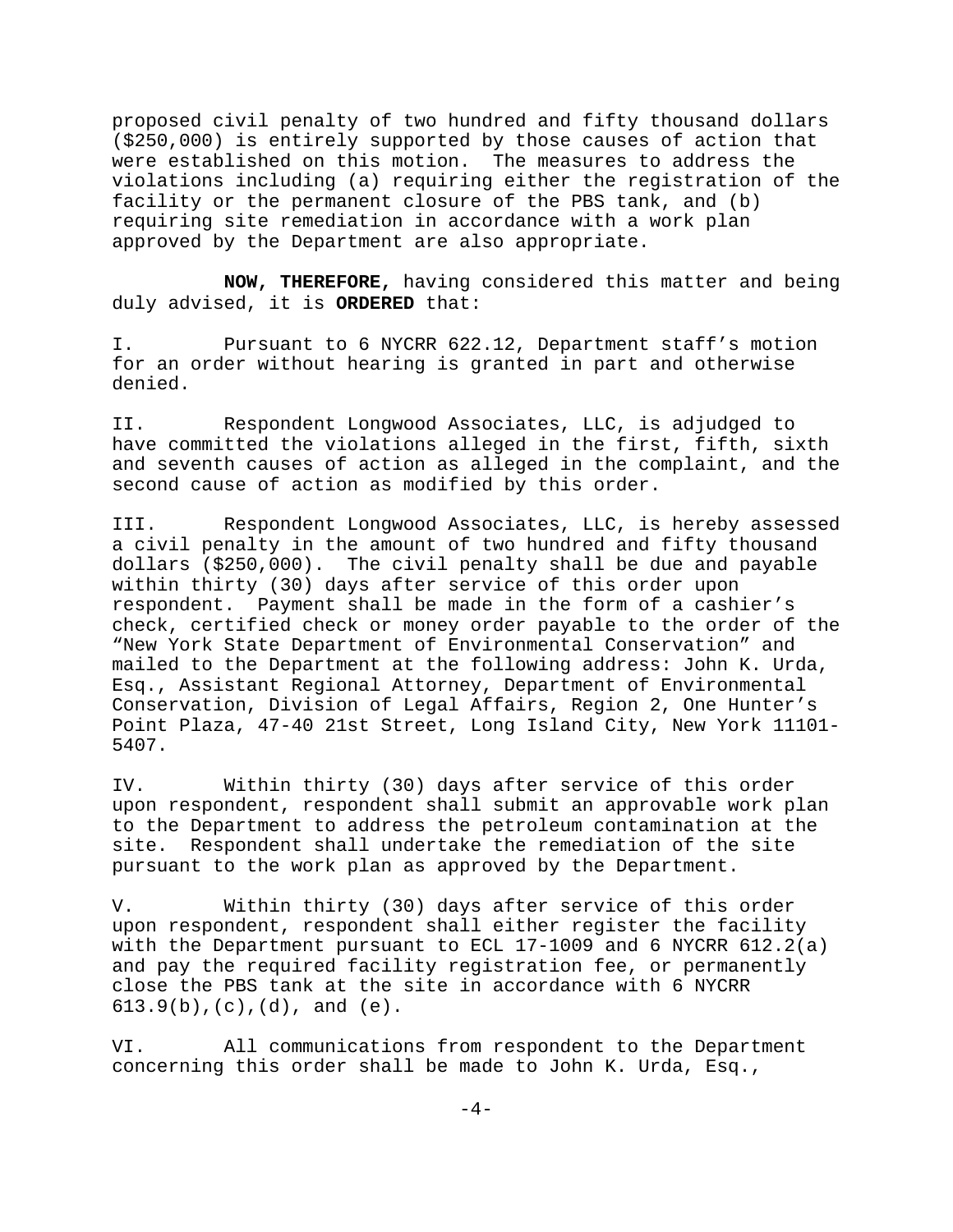Assistant Regional Attorney, Department of Environmental Conservation, Division of Legal Affairs, Region 2, One Hunter's Point Plaza, 47-40 21st Street, Long Island City, New York 11101- 5407.

VII. The provisions, terms and conditions of this order shall bind respondent Longwood Associates, LLC, and its agents, successors and assigns, in any and all capacities.

> For the New York State Department of Environmental Conservation

> > /s/

By:

Denise M. Sheehan Commissioner

- Dated: Albany, New York June 29, 2006
- TO: Longwood Associates, LLC (via Certified Mail) 3696 Hempstead Turnpike Levittown, New York 11756

John K. Urda, Esq. (via Regular Mail) Assistant Regional Attorney Department of Environmental Conservation Division of Legal Affairs, Region 2 One Hunter's Point Plaza 47-40 21st Street Long Island City, New York 11101-5407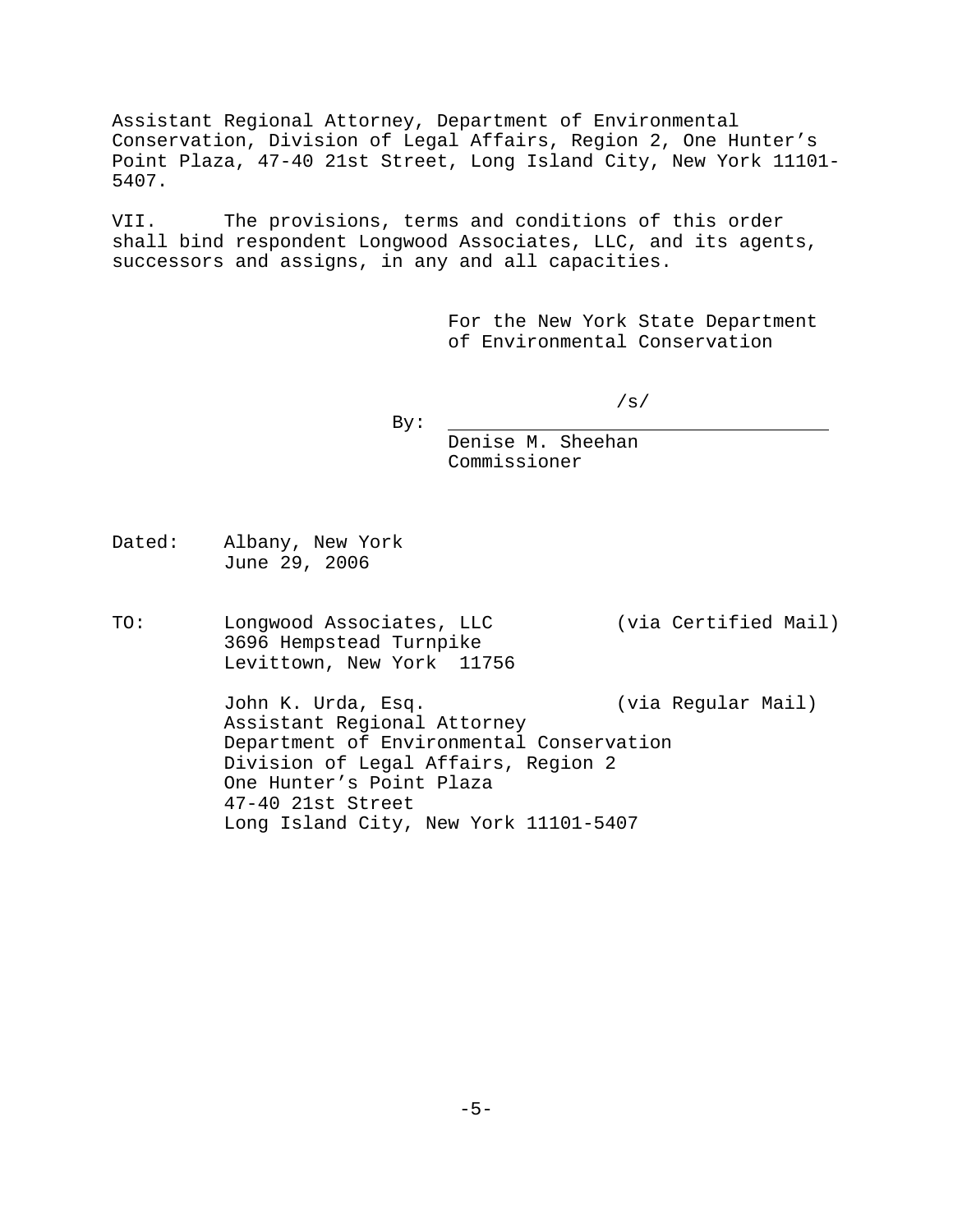## **STATE OF NEW YORK DEPARTMENT OF ENVIRONMENTAL CONSERVATION**

#### ---------------------------------------------------------------

In the Matter of the Alleged Violations of Article 17 of the Environmental Conservation Law of the State of New York, Article 12 of the New York State Navigation Law and Titles 6 and 17 of the Official Compilation of Codes, Rules and Regulations of the State of New York (NYCRR), by:

Ruling

 DEC Case No. R2-20040722-186

LONGWOOD ASSOCIATES,LLC

Respondent.

#### --------------------------------------------------------------- Proceedings

By service of a motion for order without hearing and complaint, pursuant to 6 NYCRR 622, the New York State Department of Environmental Conservation (DEC or Department) commenced an administrative enforcement proceeding against Longwood Associates, LLC (respondent). Respondent failed to answer or move with respect to the complaint or otherwise appear in this proceeding and, pursuant to 6 NYCRR 622.4(a), respondent's time for serving an answer to the complaint expired on September 12, 2005 and such time has not been extended. It is alleged by DEC that respondent violated Article 17 of the Environmental Conservation Law of New York State (ECL) and Article 12 of the Navigation Law of the New York State (NL) with regards to its petroleum bulk storage facility at 871 Longwood Avenue, Bronx, NY.

In support of its motion, DEC submitted the complaint dated July 6, 2005, an affirmation of Assistant Regional Attorney John K. Urda, and affidavit of Michelle Tipple, Engineering Geologist for the Department as well as proof of service of the motion for order without hearing and complaint on the respondent, by service on the New York Secretary of State on August 9, 2005.

As of the date of the motion, respondent has failed to appear and serve an answer or otherwise move, although the time to do so expired on or about September 12, 2005.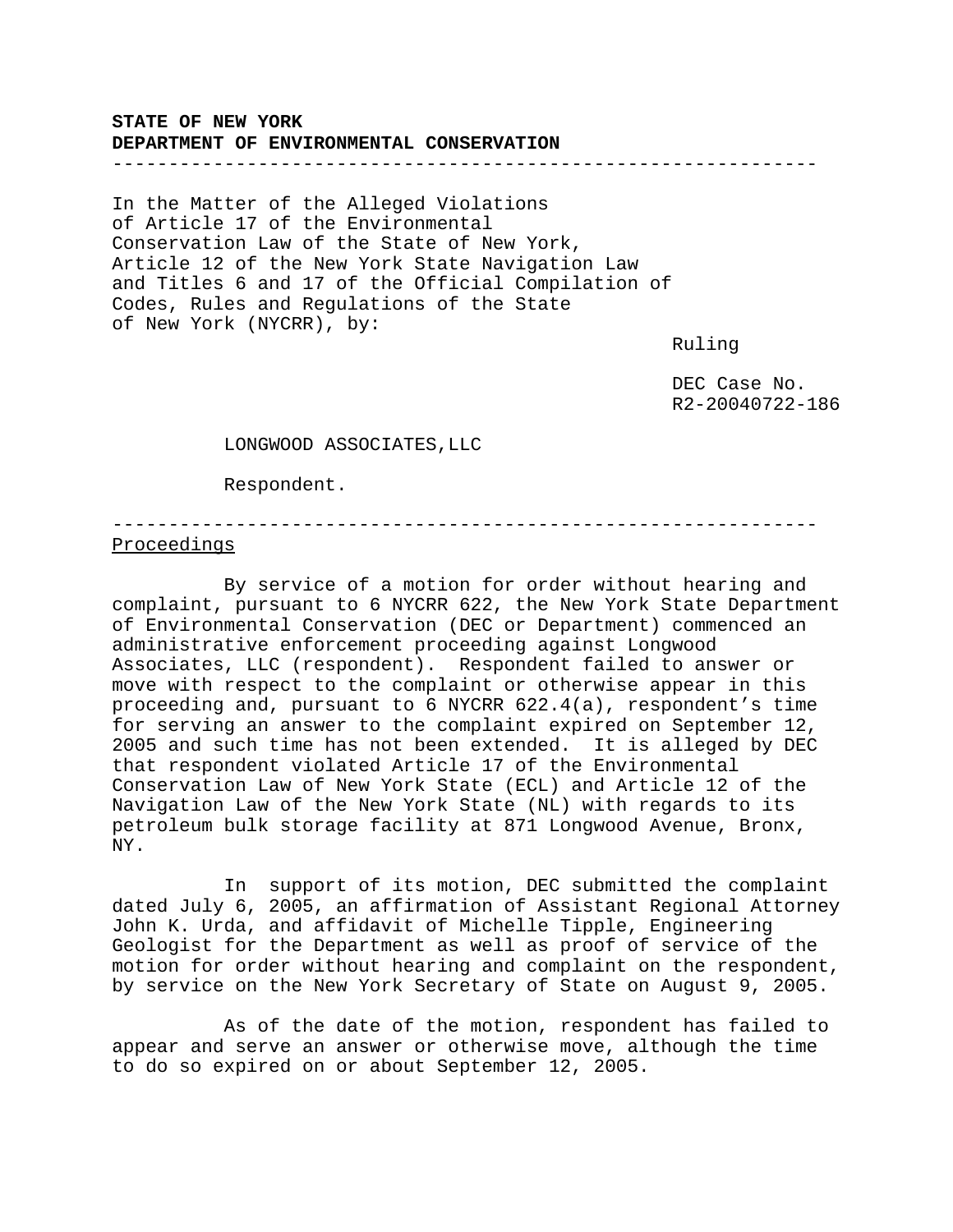## Applicable Regulation

Section 622.12 of 6 NYCRR provides for the Department to move for an order without hearing. Pursuant to 6 NYCRR 622.12(d) "[a] contested motion for order without hearing will be granted if, upon all the papers and proof filed, the cause of action or defense is established sufficiently to warrant granting summary judgment under the CPLR in favor of any party". The motion must be denied if any party shows the existence of substantive disputes of facts sufficient to require a hearing. (See 6 NYCRR 622.12(e)).

The following Findings are based upon the papers submitted, as identified above.

#### Findings

- 1. On August 9, 2005 DEC Staff served a notice of motion for order without hearing and complaint on respondent by serving the Secretary of State. No answer has been served to date.
- 2. Respondent has failed to comply with the requirements set forth in ECL 17-1009, 17-0501, 17-1743; 6 NYCRR 612.2(a), (b) & (d) and, section 613.8; NL sections 175 & 176; and 17 NYCRR 32.3 & 32.5 for its petroleum bulk storage facility located at 871 Longwood Avenue, Bronx, NY.
- 3. Department Staff has not met its burden with regards to the alleged violations of 6 NYCRR sections 613.4 and 613.5. Those provisions relate to underground storage tanks and the tank at issue is located above ground.
- 4. The requirements for an order without hearing have been adequately met as prescribed by 6 NYCRR Part 622.12(d) with regards to the violations detailed in paragraph number "2" above.
- 5. The penalties requested by Department Staff are reasonable. Staff has adequately addressed the Civil Penalty Policy and Enforcement Guidance Memorandum in the moving papers in support of the penalty request.

## Ruling

 The motion is granted in part, as detailed above, with respect to the alleged violations.